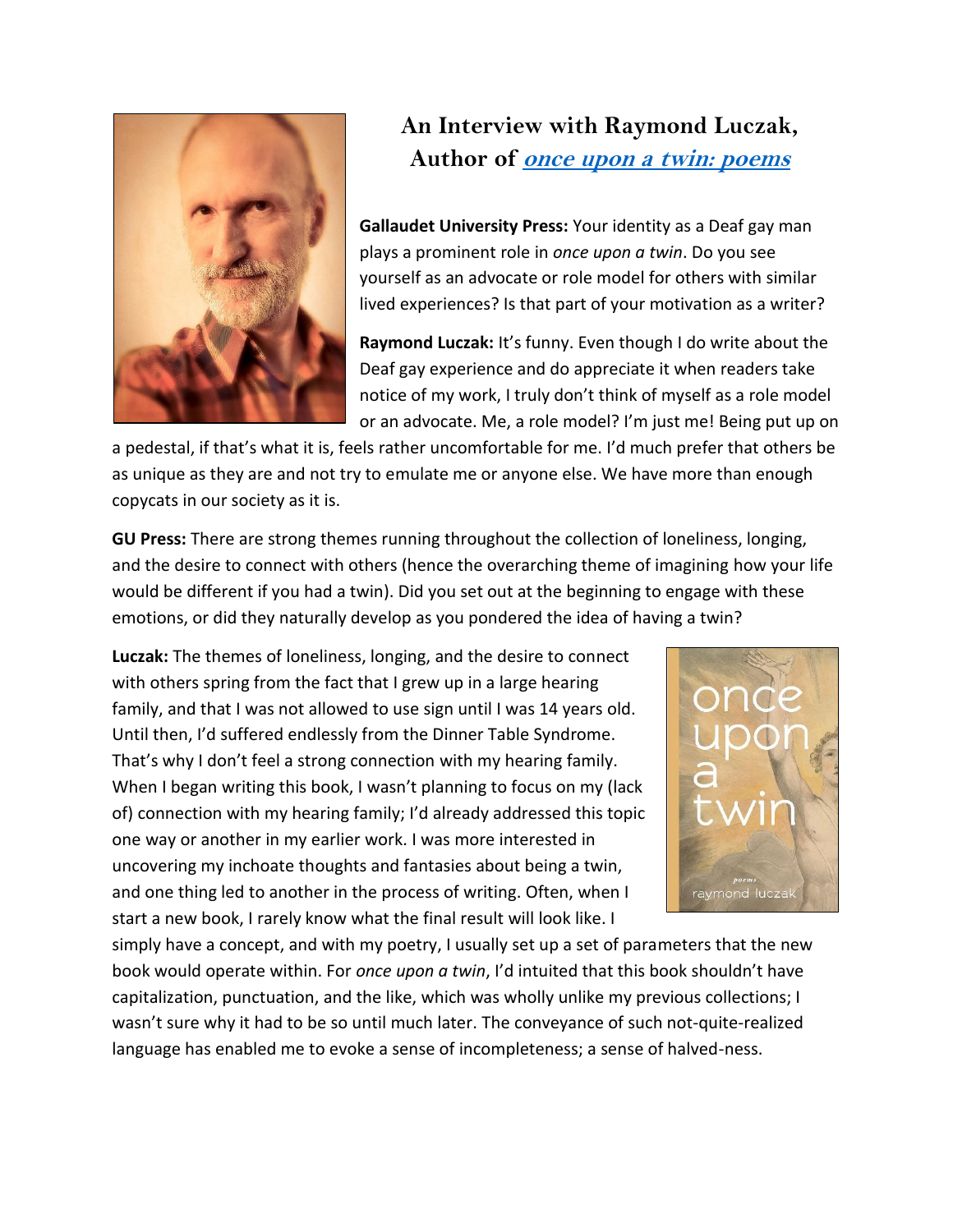**GU Press:** How long have you played with the idea of having a twin? Is this something you've carried with you for a long time?

**Luczak:** Once my mother told me at age 16 the first story about the miscarriage that happened in the year I was born, I began to wonder. Was I really a twin? Was such a thing indeed possible? I mulled the question for decades afterward, more so when she told other conflicting stories about the miscarriage. My questioning wasn't of a specific nature; it was vaguely a hypothetical concept that floated on the periphery of my dreams. But once I discovered that yes, it was indeed possible for one of the twins to miscarry, the thought never left me. When I finally decided to explore the what-if possibilities of having a twin, I went full bore with the idea, imagining how different my life would've been with a twin within the context of my hearing family. Basically, the book enabled me to articulate a lot of things I had been afraid to say.

**GU Press:** Your poetry is raw, honest, and deals with childhood trauma. Is writing therapeutic for you?

**Luczak:** Even though I may've had a difficult childhood, I don't see writing as therapy. I see myself as more of a storyteller than anything else. How can I tell a story (or share a memory) most effectively? How can I show this moment more clearly? Where should this part of the story go? Where does this poem fit into the book? When I'm rewriting and editing my own work, I'm always trying to answer a lot of questions that my readers wouldn't have to ask.

**GU Press:** There is a vulnerability that comes with revealing intimate details about yourself. How do you manage that vulnerability?

**Luczak:** This book is a peculiar bird in the sense that I'd decided early on in my career as a Deaf writer *not* to make the same mistake that a few Deaf writers had made in their initial forays into publishing. They'd write their autobiographies and memoirs as their first books, and once their novelty had worn off, they'd never get another book published again. The industry had exploited such Deaf writers due to their "novelty" factor. I didn't want to put myself in a position where I'd be a one-book wonder, so I made a very conscious choice not to write a true memoir early on. I wrote anything but memoirs. Due to my current track record as a writer, I suppose I could now write a memoir and know that I wouldn't be treated like another one-book wonder. That said, I have become more and more open about some details of my life over the years, mainly because my self-esteem is stronger than before. One could say that much of my oeuvre as a poet is indeed a memoir in progress, with each book a momentous chapter.

**GU Press**: Is it easier or more difficult to write your own experiences, as opposed to creating a fictional character?